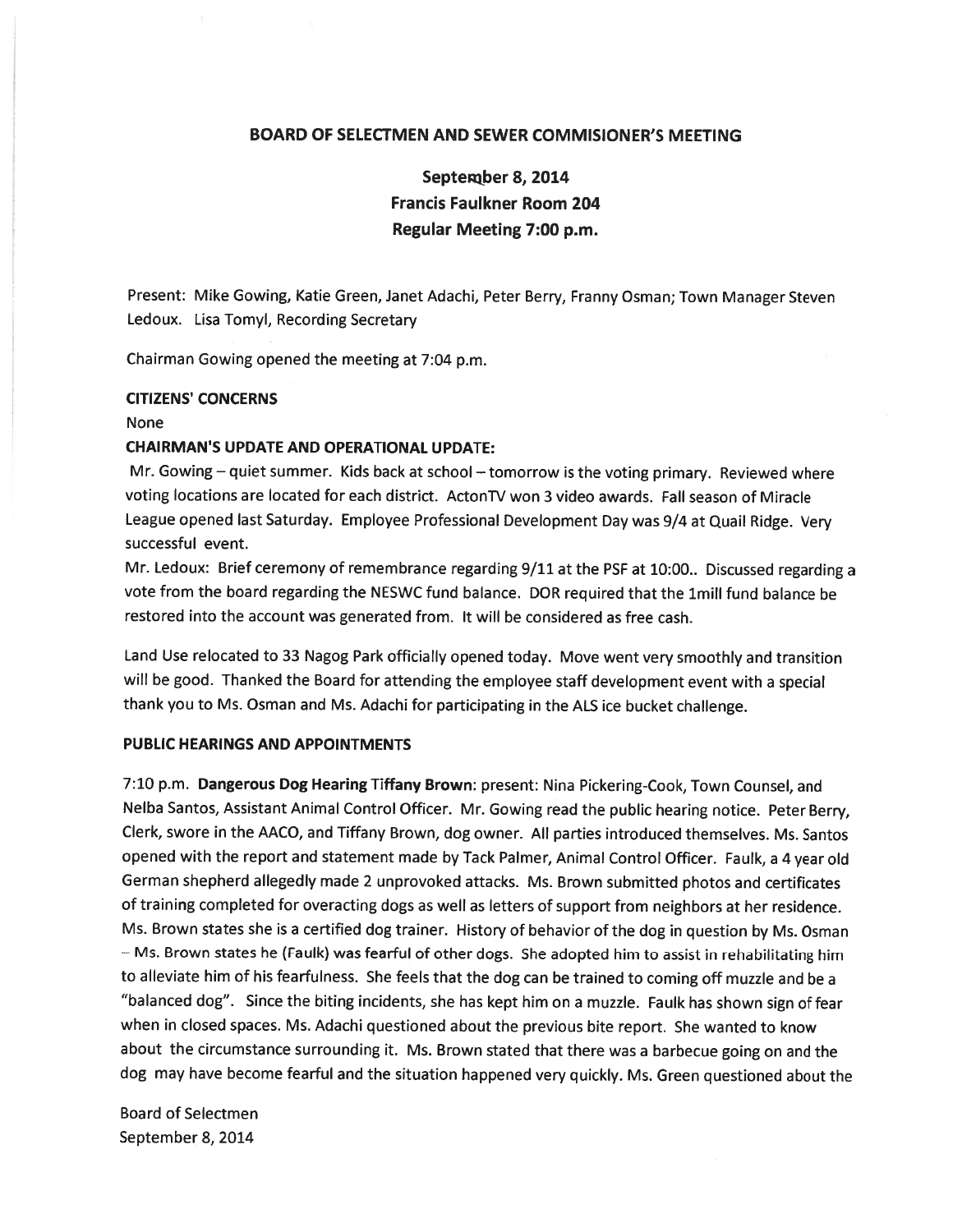training class the dog is currently being trained at. Witness statement from Dr. Mike Eckel, father of victim of bite in May <sup>2014</sup> in Sudbury. Presented <sup>p</sup>ictures, and stated dog was off leash, his daughter suffered, and is terrified of dogs. Dr. Eckel felt as though if the police were not called, Ms. Brown would have left the scene. Dr. Eckle offered the jacket that the victim (his daughter) was wearing at the time of the bite to the Board to examine. Ms. Osman inquired if the victim has received or asked for any type of counseling for the stress from the incident. Dr. Eckle stated that his daughter is handling it the way that she wants to heal to ge<sup>t</sup> over the incident and has certainly considered counseling as <sup>a</sup> result of the event. Ms. Green inquired the events leading up to the bite. The victim (Ms. Eckle) gave her statement of the event. Witness statement from Pamela Fallo. Ms. Fallo stated the dog attacked her while unprovoked. She presented evidence of <sup>a</sup> bite mark via cell <sup>p</sup>hone <sup>p</sup>hoto.

Ms. Osman — move to deem dog dangerous

Mr. Berry—second

Mr. Gowing motioned to deem the dog as <sup>a</sup> "Dangerous Dog", All Ayes, UNANIMOUS VOTE. Ms. Osman moved to recommend the dog be muzzled and on <sup>a</sup> 3 foot leash at all times whenever it is in public

Mr. Berry—second

All Ayes — UNANIMOUS VOTE

#### 7:45 p.m. TRB Development Group Application of <sup>24</sup> Hour Permit for CVS Pharmacy, <sup>400</sup>

Massachusetts Avenue: Mr. Gowing read the Public Hearing notice at 7:45PM. Representing CVS Pharmacy is Attorney Lou Levine, Mike Gagnon, manger of CVS at <sup>400</sup> Mass Ave. Mr. Gagnon stated that CVS will close operations in one night at old (current) location. The current <sup>24</sup> hour permit at <sup>393</sup> Mass Ave licenses will terminate on the first day of opening at 400 Mass Ave. Deliveries are restricted (hours of deliveries), as well as lighting, which was dealt with the site <sup>p</sup>lan review — no lights or shadows will affect abutters.

Ms. Adachi — move to approve the application for <sup>24</sup> hour permit Ms. Green — second All Ayes, UNANIMOUS VOTE

7:50 p.m. Site Plan Special Permit #07/03/14—450, <sup>37</sup> Knox Trail; Driveway Expansion: Mr. Gowing read the public hearing notice. Mr. Berry is the Selectmen Liaison. Counsel for the Applicant has requested an Agreement on Time Extension. Hearing continued to September 22, <sup>2014</sup> at 7:25 PM.

Ms. Green — move to continue hearing Mr. Berry—second All AYES — UANAIMOUS VOTE

2:00 p.m. Local Table, Rose Saia, Full Liquor License: Mr. Berry questioned if all servers were TIPS certified — Ms. Saia stated yes.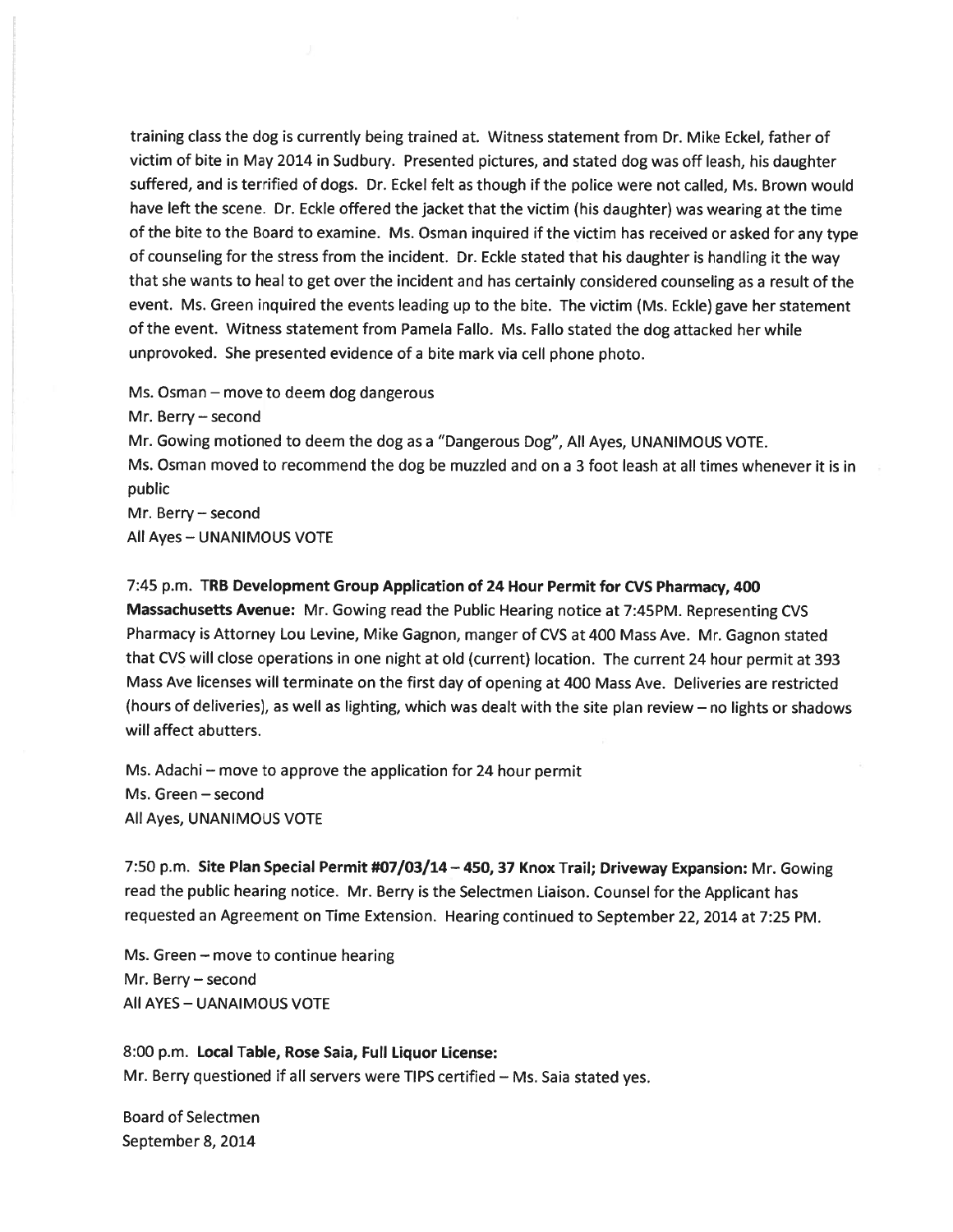Ms. Green — move to approve the all alcohol license Ms. Adachi — second ALL AYES — UNANIMOUS VOTE

## SELECTMEN'S BUSINESS

Water Resources Advisory Committee Draft Storm Water Bylaw — attended by members of WRAC, Jeff Clymer gave overview of the draft storm water bylaw.

Acton Nursing Service, Homecare Management Solutions Report Options — Doug Halley from the Health Department representing the HMS Nursing Report Options. Mr. Gowing stressed that there will have to be <sup>a</sup> Town Meeting to make the final decision on the future of the Acton Nursing Service. Mr. Halley gave the financial overview of the 4 options presented in his and the Healthcare Management System repor<sup>t</sup> and recommendations. Ms. Greennoted the repor<sup>t</sup> made strong points regarding the needs of those who utilize the current service, and was realistic regarding what the options are. Residents were given the opportunity to speak about personal experiences. Ms. Adachi stated that the discussion is not about shutting down the service — it was about what direction the service will be headed or voted on at fall town meeting. Senator Eldridge also spoke about the board supporting the Acton Nursing Service. Mr. Gowing will work with the Finance Department to presen<sup>t</sup> to the Finance Committee the dollar amounts what the Acton Nursing Service is losing since the vote of last spring town meeting. Town Manager Ledoux requested to have <sup>a</sup> vote on the dates of the special fall town meeting for the September 22 Selectmen meeting. Dates discussed were November 12<sup>th</sup> and 13<sup>th</sup>.

#### SELECTMEN'S REPORTS:

Ms. Adachi: Acton Community Housing Corporation has requested appointment to update Selectmen about various issues including proposed housing production plan.

Design Review Board met 8/6 and more recently. Submitted comments on 37 Knox Trail, principally addressing concern about idling buses. Ms. Adachi iswaiting for comments on proposed revised charge from Planning, Municipal Properties, Planning Board, maybe Zoning Board of Appeals; have Acton Community Housing Corporation comments; topic will be on Selectmen's agenda once all comments in.

Ms. Green: The Historical Commission met twice since the Board's last meeting. At the first meeting, they discussed the demolition of historic stone walls that they've seen going on around town. They are looking into who is in charge of monitoring the issue in town and enforcing rules around preservation where appropriate, as many stone walls are protected under the Scenic Roadways law. Their second meeting was largely to discuss the issue of adding the Nashoba Brook Pencil Factory to the National Historical Register. They've asked the Selectmen to endorse this proposal and that vote is on the Board's consent agenda for later in the evening. They also offered to come before us at <sup>a</sup> future meeting to presen<sup>t</sup> on the Pencil Factory. It's <sup>a</sup> very interesting property and Ms. Green encouraged the Board to consider this offer.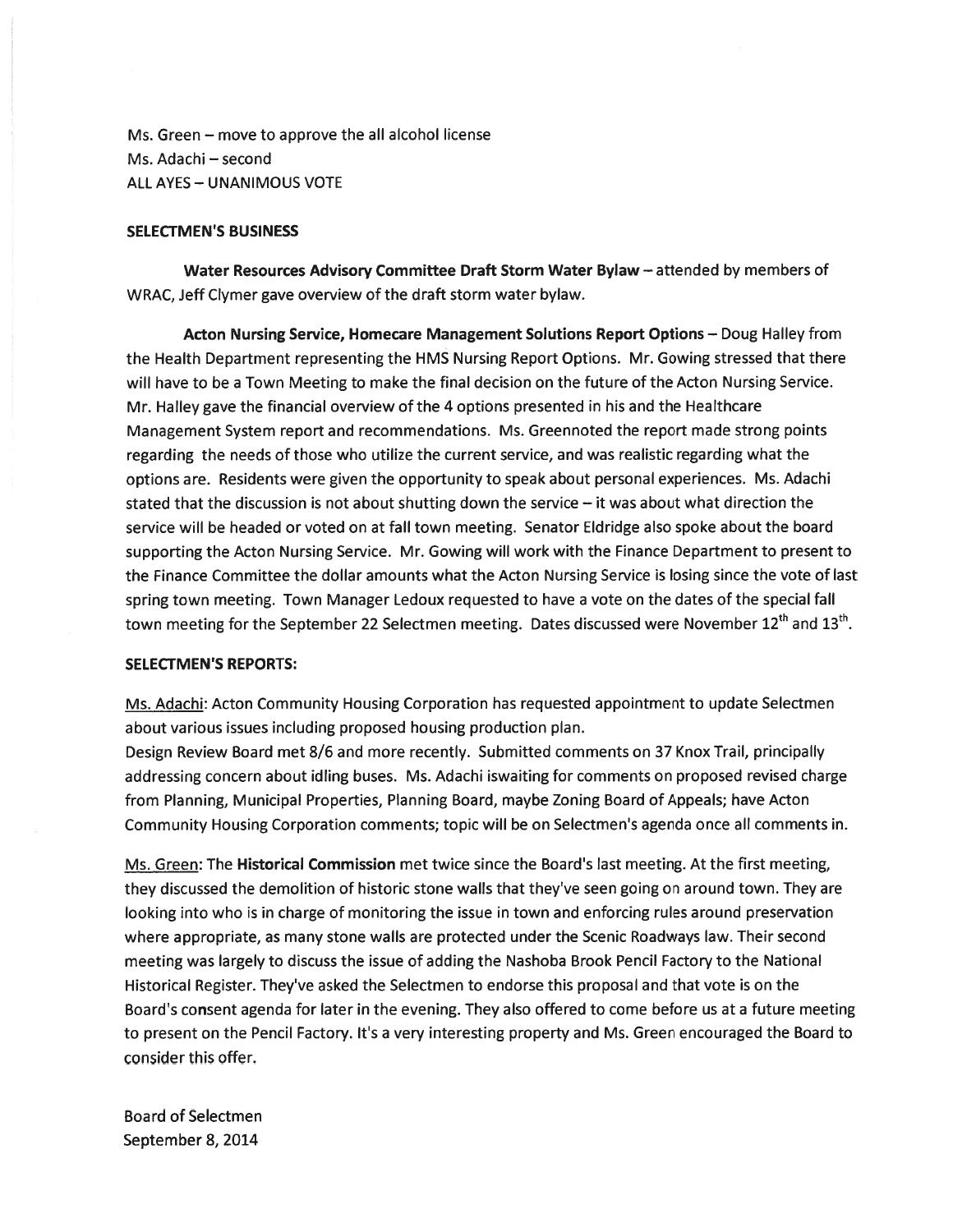The Board of Health met and took a first pass at regulations regarding manure management in town. If you are interested in this issue, stay tuned as they will be having public hearings on the regulations in the near future.

The Acton Memorial Library Board of Trustees met and voted to recommend the initial FY'16 operating budget as proposed by the Library Director. The recommendation is <sup>a</sup> level service budget with an approximately 2.78% increase over FY'15. The Board of Trustees would like to reintroduce the idea of having the Board come before the Board of Selectmen on <sup>a</sup> yearly basis to provide an update on the library, etc. While it gets time consuming to have every board and committee in town appear before the BOS on an annual basis, Ms. Green encouraged the Selectmen to consider whether they are certain boards, like the AML Board of Trustees, that we may want to invite to come before us.

The Acton Boxborough Regional School Committee met and is starting the process of renaming the Elm Street basketball courts. They have <sup>a</sup> defined process for naming any school property so this is just the first step in that process. Ms. Green encouraged any interested members of the public to contact the school committee with their opinions. The School Committee also discussed taking the next step in establishing <sup>a</sup> transportation revolving fund. This is in reaction to <sup>a</sup> state law that was recently passed allowing regional districts to create such funds.

Mr. Berry: email repor<sup>t</sup>

## Ms. Osman: Citizens Library:

-Book sale about to happen.

-l am overdue to connect with Citizens Lib. which I am liaison to.

## Economic Development Committee (EDC) met.

- Worked on its goals.
- Committee had some questions about various businesses' statuses around town, Franny met with Steve Ledoux to ge<sup>t</sup> answers.
- They had <sup>a</sup> tour of West Acton Village Ecology (WAVE) project. Mathias Rosenfeld of that project will come to EDC on Sept. 18 to talk with the EDC.

Met with Andrew Scribner-MacLean, Assistant Town Manager of Maynard about whether we can ge<sup>t</sup> <sup>a</sup> flexible fixed route including Acton/Maynard and Emerson Hospital.

## Council on Aging Board:

-They want to know what is going on with Senior Center Study Committee. Who is on it, would like to know its progress.

- Nonmedical Reserve Corps needs volunteers, if interested talk to Doug Halley, Health Director. dhalley@acton-ma.gov 978 929 6632

## Commission on Disabilities:

-Discussed nursing service at the last meeting.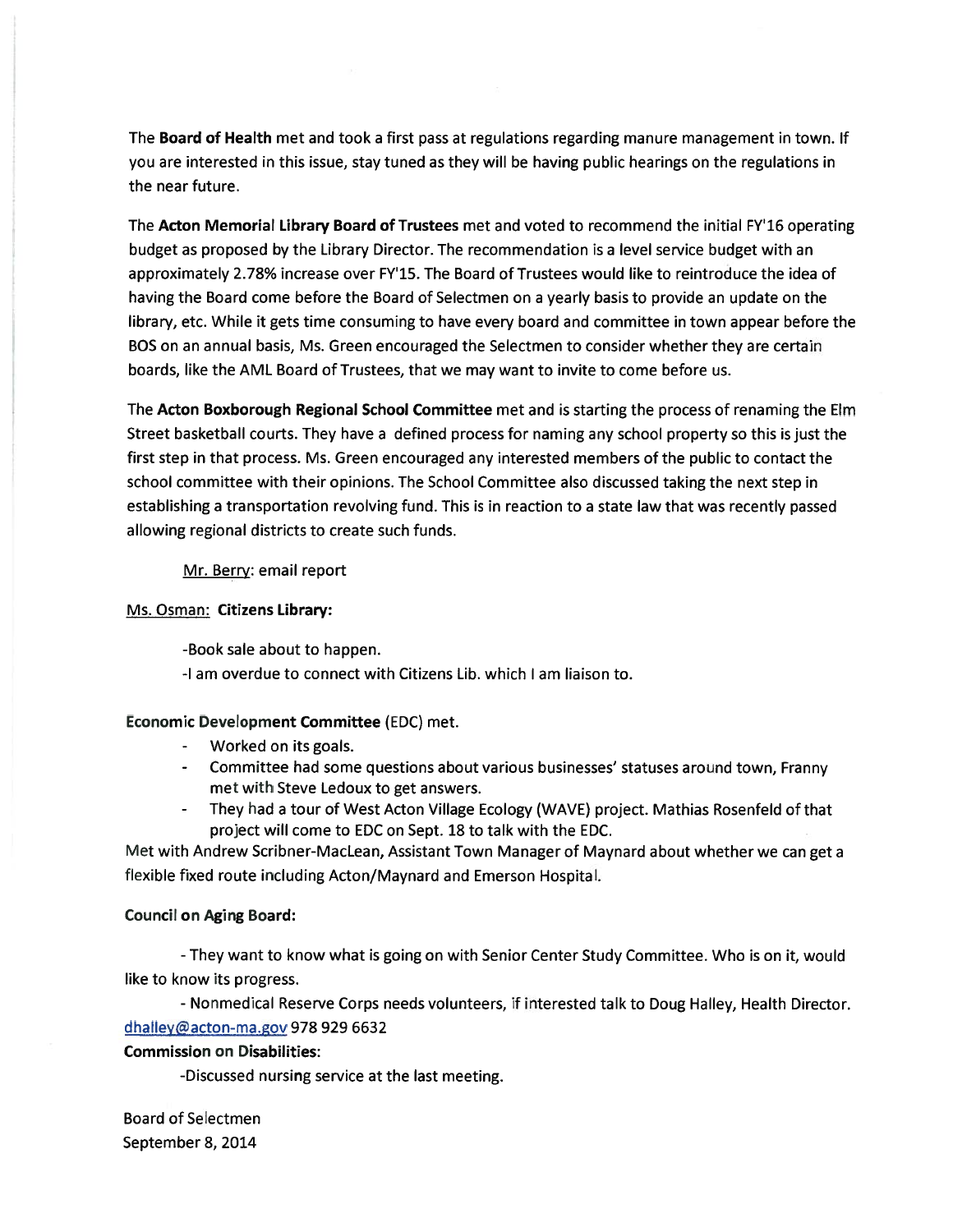-Looked at question of bathroom on first floor of Town Hall, considered construction and distance issues, determined that second floor by elevator was acceptable so we don't need to ask the first floor handicapped accessible bathroom, presently

-It was requested that <sup>I</sup> share with Board of Selectmen and other committees that, during meetings at Town Hall, if you don't need <sup>a</sup> handicapped accessible bathroom, go to the ground floor, leave the more convenient bathroom on the "first" (second) floor for someone who might need it. Mr. Gowing: HOC — the historic district held <sup>a</sup> public meeting for <sup>a</sup> development on Flannery Way in West Acton. Previously, units had been built on the opposite side of Flannery Way however, they were not located in the historic district. As it was more than 300 feet from the public way (Mass. Avenue), the use of clad windows and Azek trim was allowed (this is unique as the district usually only allows wood).

## MAGIC — Town updates

Hudson — looking at <sup>a</sup> downtown revitalization (particularly parking). CIC gran<sup>t</sup> with Framingham & Marlboro for complete streets. Master <sup>p</sup>lan is done. \$3-5M released by Gov. for C.S. development grants.

Maynard — STM October (election of <sup>2</sup> selectmen) Nason St. parking deck completed. COA now at the Maynard Country Club

Lexington — MassDot has begun Rt. 2 improvements across Rt 95. Too many banks downtown resulting in <sup>a</sup> warrant article to create <sup>a</sup> moratorium on new banks. Boston MPO MOU is up for re-election. They are running for re-election as <sup>a</sup> town at large member.

Boxborough — CIC gran<sup>t</sup> application for <sup>a</sup> resource guide. Affordable housing — looking for legal response.

Littleton — affordable housing was above 10%, fell below due to expiring permits, then back up to 12% due to Avalon. Commuter rail service (4 more trips). Sam Park/Market Basket will open after regular stores are restored. 300 birthday celebration was last Saturday.

Stow- downtown village plan (including well), STM in February to relocate the fire dept. and COA to the closed school. Board of Selectmen accepting applications for EDC (began 1966). Town center development (if the town buys). Adopting <sup>a</sup> complete streets.

Concord — Rt. 62 rail bridge in repair, along with most of the roads. New green communities gran<sup>t</sup> for boiler, DOER gran<sup>t</sup> for oil to gas for individual homeowners — Agriculture day September 13-14 where all the farm stands shut down center and provide <sup>a</sup> fail event.

Sudbury — Raytheon is closing in three years! Town council resigned. A Fall townmeeting is needed to meet redesigning the downtown area because newly discovered issue that will cost an additional \$750K and \$7.2 million prop 2 override on new police station shortfall of (\$700K).